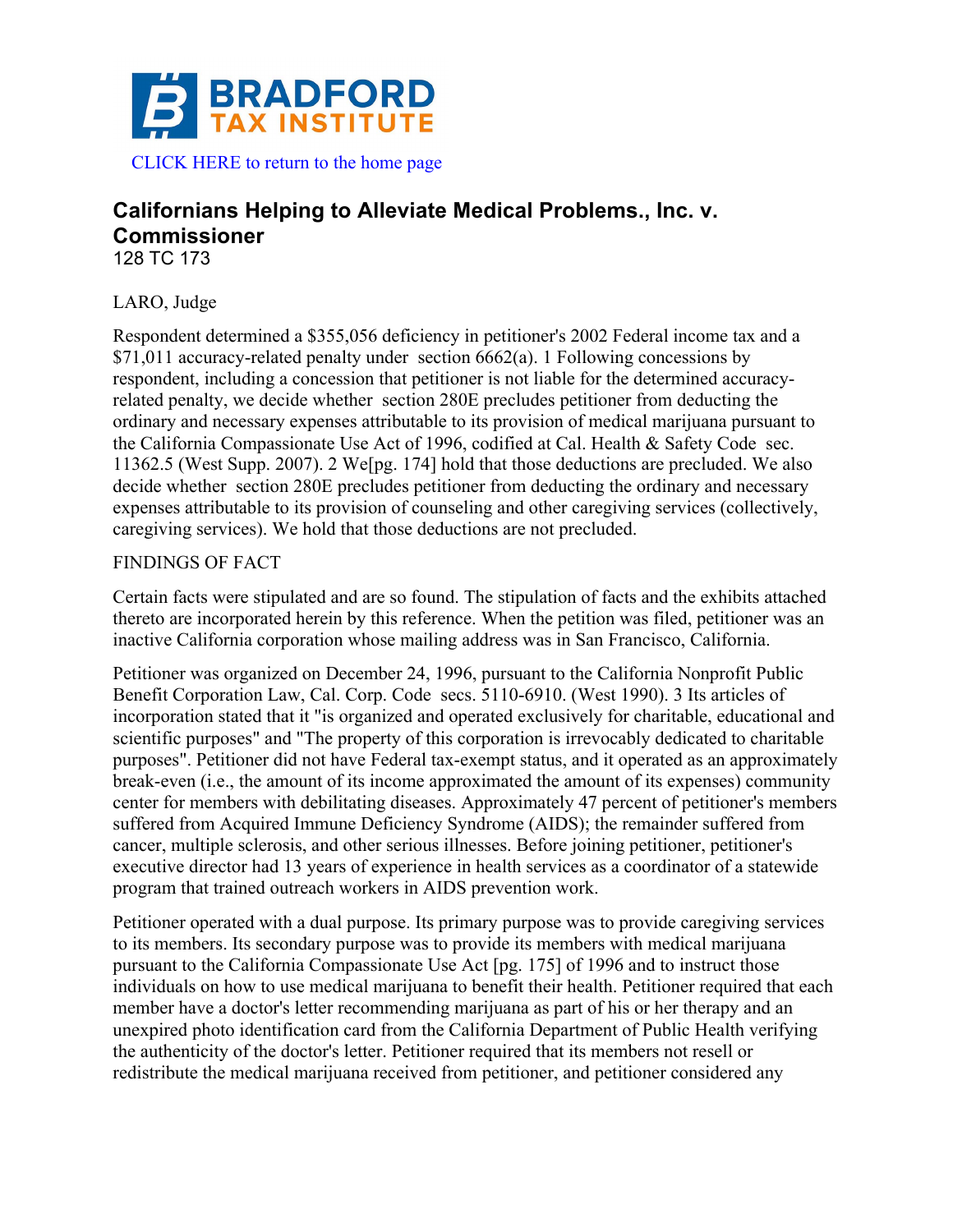violation of this requirement to be grounds to expel the violator from membership in petitioner's organization.

Each of petitioner's members paid petitioner a membership fee in consideration for the right to receive caregiving services and medical marijuana from petitioner. Petitioner's caregiving services were extensive. First, petitioner's staff held various weekly or biweekly support group sessions that could be attended only by petitioner's members. The "wellness group" discussed healing techniques and occasionally hosted a guest speaker; the HIV/AIDS group addressed issues of practical and emotional support; the women's group focused on women-specific issues in medical struggles; the "Phoenix" group helped elderly patients with lifelong addiction problems; the "Force" group focused on spiritual and emotional development. Second, petitioner provided its low-income members with daily lunches consisting of salads, fruit, water, soda, and hot food. Petitioner also made available to its members hygiene supplies such as toothbrushes, toothpaste, feminine hygiene products, combs, and bottles of bleach. Third, petitioner allowed its members to consult one-on-one with a counselor about benefits, health, housing, safety, and legal issues. Petitioner also provided its members with biweekly masseuse services. Fourth, petitioner coordinated for its members weekend social events including a Friday night movie or guest speaker and a Saturday night social with live music and a hot meal. Petitioner also coordinated for its members monthly field trips to locations such as beaches, museums, or parks. Fifth, petitioner instructed its members on yoga and on topics such as how to participate in social services at petitioner's facilities and how to follow member guidelines. Sixth, petitioner provided its members with online computer access and delivered to them informa-[pg. 176]tional services through its Web site. Seventh, petitioner encouraged its members to participate in political activities.

Petitioner furnished its services at its main facility in San Francisco, California, and at an office in a community church in San Francisco. The main facility was approximately 1,350 square feet and was the site of the daily lunches, distribution of hygiene supplies, benefits counseling, Friday and Saturday night social events and dinners, and computer access. This location also was the site where petitioner's members received their distribution of medical marijuana; the medical marijuana was dispensed at a counter of the main room of the facility, taking up approximately 10 percent of the main facility. The peer group meetings and yoga classes were usually held at the church, where petitioner rented space. Pursuant to the rules of the church, petitioner's members were prohibited from bringing any marijuana into the church. Petitioner also maintained a storage unit at a third location in San Francisco. Petitioner used the storage unit to store confidential medical records; no medical marijuana was distributed or used there.

Petitioner paid for the services it provided to its members by charging a membership fee that covered, and in the judgment of petitioner's management approximated, both the cost of petitioner's caregiving services and the cost of the medical marijuana that petitioner supplied to its members. Petitioner notified its members that the membership fee covered both of these costs, and petitioner charged its members no additional fee. Members received from petitioner a set amount of medical marijuana; they were not entitled to unlimited supplies.

On May 6, 2002, petitioner's board of directors decided that petitioner would henceforth discontinue all of its activities. Petitioner thus ceased conducting any activity and filed a "Final Return" (Form 1120, U.S. Corporation Income Tax Return) for 2002. This return reported the following items on the basis of an accrual method of accounting:

| Gross receipts or sales     | \$1,056,833 |
|-----------------------------|-------------|
| Less returns and allowances | 8,802       |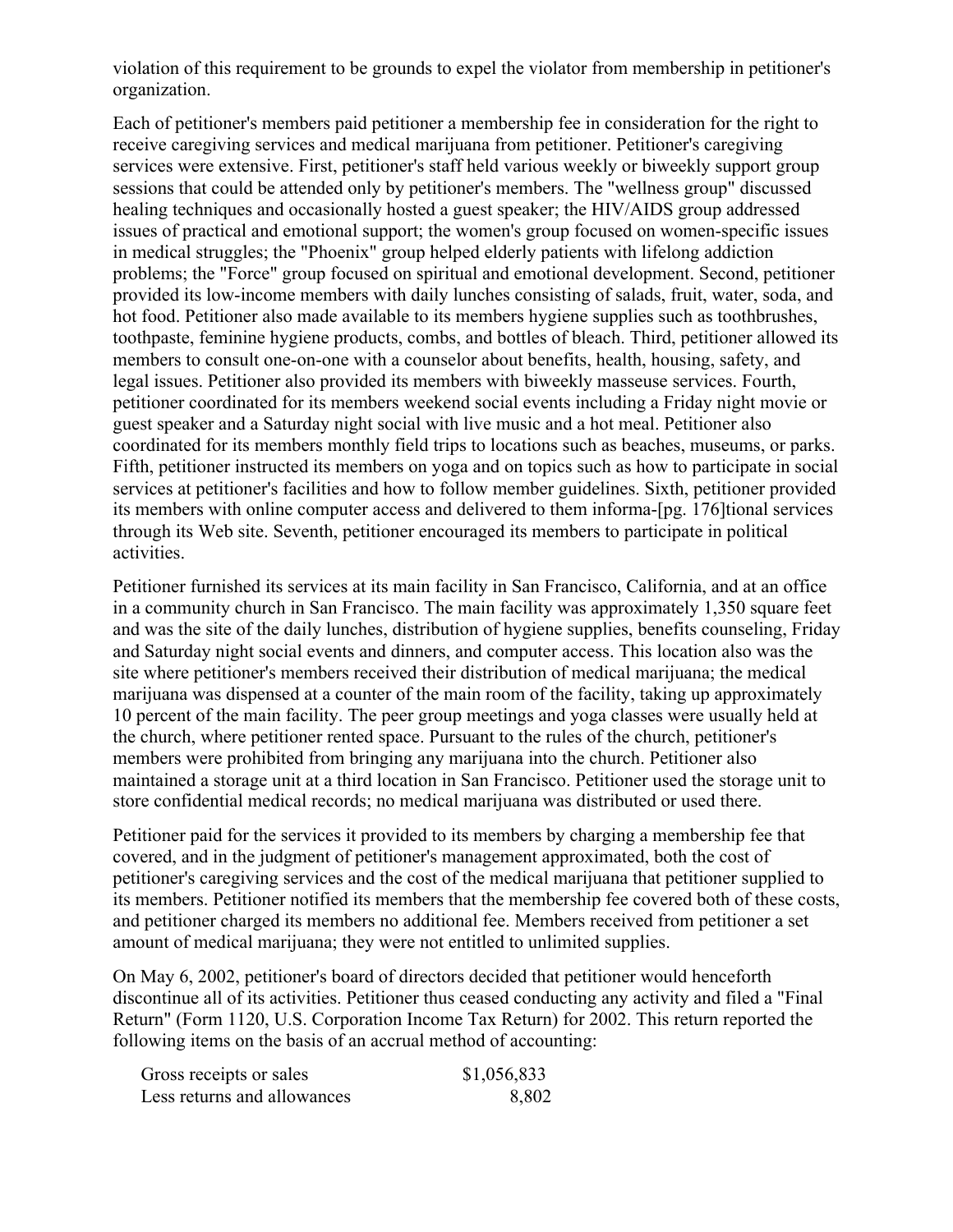| <b>Balance</b>                  | 1,048,031 |                 |  |  |  |
|---------------------------------|-----------|-----------------|--|--|--|
| Cost of goods sold:             |           |                 |  |  |  |
| Inventory at beginning          |           |                 |  |  |  |
| of year                         |           | \$12,551        |  |  |  |
| Purchases                       |           | 575,317         |  |  |  |
| Cost of labor                   |           | 203,661         |  |  |  |
| Other costs:                    |           |                 |  |  |  |
| Cash (over/under)               | \$1,680   |                 |  |  |  |
| Operating supplies              | 29,077    |                 |  |  |  |
|                                 |           |                 |  |  |  |
| Program costs                   | 13,026    |                 |  |  |  |
| Total other costs 43,783 43,783 |           |                 |  |  |  |
|                                 |           |                 |  |  |  |
| Inventory at end of year        | $-0-$     |                 |  |  |  |
| of year                         |           |                 |  |  |  |
|                                 |           | 835,312 835,312 |  |  |  |
| Total cost of goods sold        |           |                 |  |  |  |
| Gross profit                    |           | 212,719         |  |  |  |
| Deductions:                     |           |                 |  |  |  |
| Compensation of officers        |           | 14,914          |  |  |  |
| Salaries and wages              |           | 44,799          |  |  |  |
|                                 |           |                 |  |  |  |
| Repairs and maintenance         |           | 1,456           |  |  |  |
| Rents                           | 25,161    |                 |  |  |  |
| Taxes and licenses              |           | 28,201          |  |  |  |
| Depreciation                    |           | 8,409           |  |  |  |
| Advertising                     |           | 200             |  |  |  |
| Employee benefit programs       |           | 24,453          |  |  |  |
| Other deductions:               |           |                 |  |  |  |
| Accounting                      | 5,086     |                 |  |  |  |
| Auto and truck                  | 308       |                 |  |  |  |
| Bank charges                    | 1,097     |                 |  |  |  |
| Computer expense                | 961       |                 |  |  |  |
| Dues and subscriptions          | 20        |                 |  |  |  |
| Employee development            |           |                 |  |  |  |
| training                        | 1,940     |                 |  |  |  |
| Insurance                       | 7,727     |                 |  |  |  |
| Internet service                |           |                 |  |  |  |
| provider                        | 2,238     |                 |  |  |  |
| Janitorial                      | 1,409     |                 |  |  |  |
| Laundry and                     |           |                 |  |  |  |
| cleaning                        | 105       |                 |  |  |  |
| Legal and                       |           |                 |  |  |  |
| professional                    | 5,500     |                 |  |  |  |
| Meals and                       |           |                 |  |  |  |
| entertainment                   | 402       |                 |  |  |  |
| Miscellaneous                   | 269       |                 |  |  |  |
| Office expense                  | 4,533     |                 |  |  |  |
| Outside services                | 4,421     |                 |  |  |  |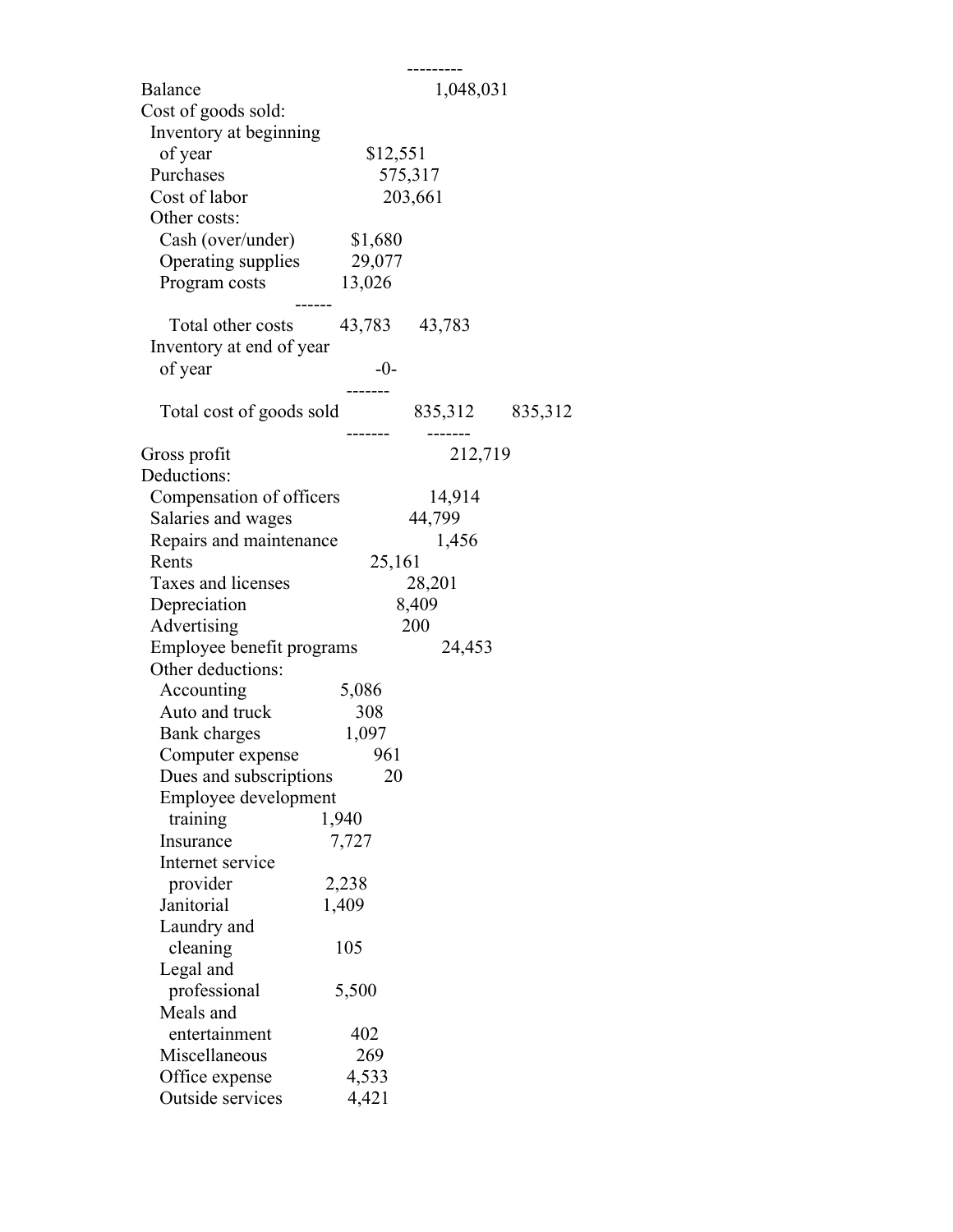| Parking and toll       |        | 120    |         |         |  |  |
|------------------------|--------|--------|---------|---------|--|--|
| Security               | 2,185  |        |         |         |  |  |
| Supplies               |        | 660    |         |         |  |  |
| Telephone              |        | 7,870  |         |         |  |  |
| <b>Utilities</b>       | 18,514 |        |         |         |  |  |
|                        |        |        |         |         |  |  |
| Total other deductions |        | 65,365 | 65,365  |         |  |  |
|                        |        |        |         |         |  |  |
| Total deductions       |        |        | 212,958 | 212,958 |  |  |
|                        |        |        |         |         |  |  |
| Taxable loss           |        | 239    |         |         |  |  |

In a notice of deficiency mailed to petitioner on August 4, 2005, respondent disallowed all of petitioner's deductions and costs of goods sold, determining that those items were "Expenditures in Connection with the Illegal Sale of Drugs" within the meaning of section 280E. Respondent has since conceded this determination except to the extent that it [pg. 178] relates to the "Total deductions" of \$212,958. 4 Respondent has also conceded that the expenses underlying the \$212,958 of total deductions are substantiated.

The "Total deductions" were ordinary, necessary, and reasonable expenses petitioner incurred in running its operations during the subject year. The specific expenses underlying those deductions are as follows:

• The \$14,914 deducted for compensation of officers reflects the salary of petitioner's executive director. The executive director worked 50 hours a week for 17 weeks. The executive director directed petitioner's overall operations and was not directly engaged in petitioner's provision of medical marijuana.

• The \$44,799 deducted for salaries and wages reflects the compensation of petitioner's 24 other employees. Seven of the 24 employees were involved in petitioner's provision of medical marijuana. The other 17 employees were involved with petitioner's provision of caregiving services.

• The \$1,456 deducted for repairs and maintenance reflects expenses petitioner incurred to repair and maintain its main facility.

• The \$25,161 deducted for rents reflects \$15,000 of rent for the main facility, \$5,700 of rent for the use of the church, and \$4,461 of rent for the storage unit and a photocopier.

• The \$28,201 deducted for payroll taxes reflects petitioner's liability for the payment of payroll taxes.

• The \$8,409 deducted for depreciation reflects depreciation of petitioner's property.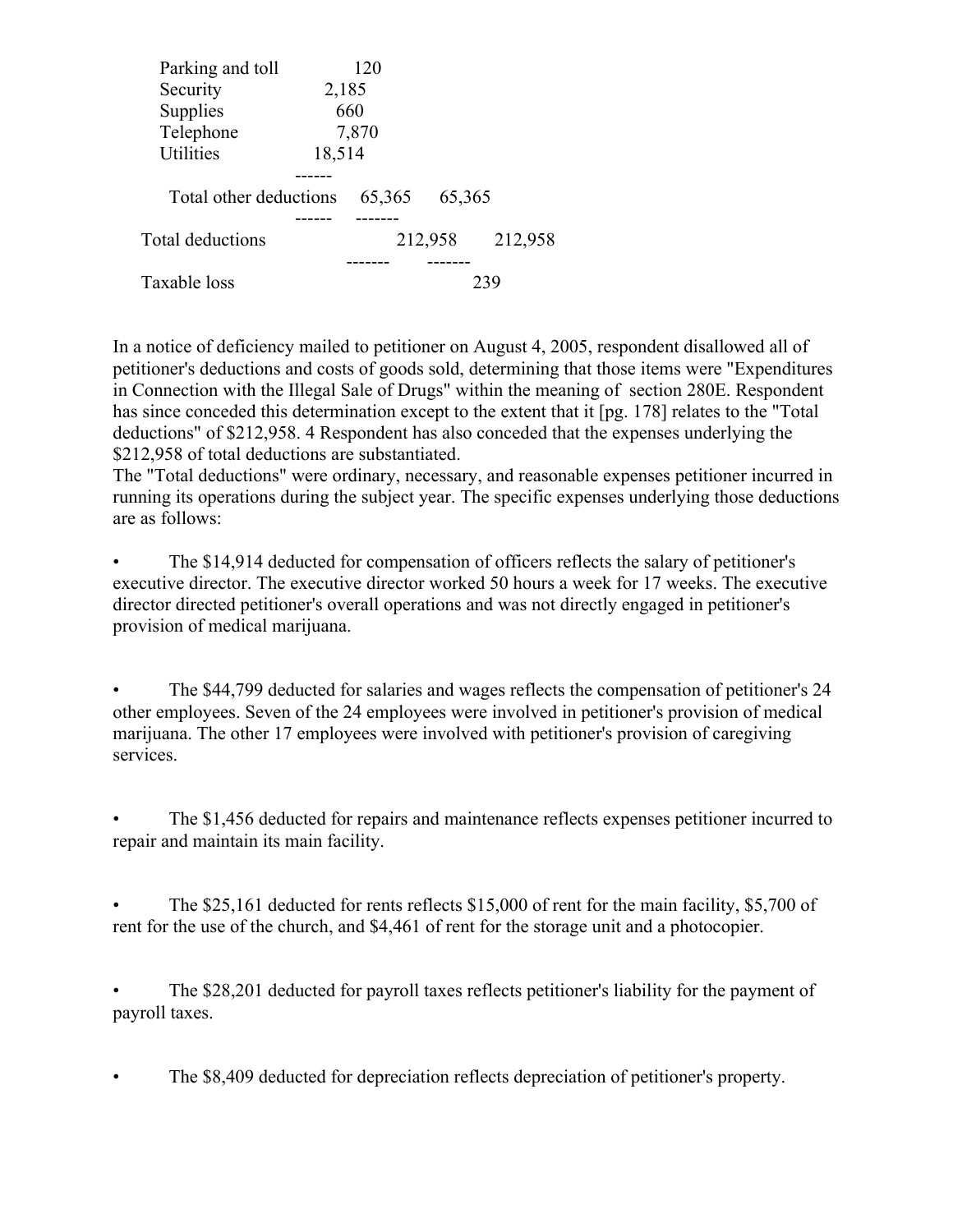The \$200 deducted for advertising reflects the cost of advertising by petitioner, including a \$150 expense for the rental of a booth where petitioner distributed literature.

• The \$24,453 deducted for employee benefit programs reflects the cost of a health insurance policy that petitioner maintained for its employees.

• The \$5,086 deducted for accounting reflects the fees of petitioner's accountant.

[pg. 179]

• The \$308 deducted for auto and truck reflects repairs made to a van used to transport members.

• The \$1,097 deducted for bank charges reflects bank service charges petitioner incurred.

• The \$961 deducted for computer expense reflects the cost of purchasing and maintaining computers petitioner used in its operations.

• The \$20 deducted for dues and subscriptions reflects dues petitioner paid to an association comprising persons performing functions similar to those of petitioner.

• The \$1,940 deducted for employee development training reflects costs petitioner incurred to train its bookkeeper and management team.

• The \$7,727 deducted for insurance reflects the cost of petitioner's liability insurance.

• The \$2,238 deducted for Internet service provider reflects the cost of petitioner's Internet services.

• The \$1,409 deducted for janitorial reflects the cost of petitioner's garbage services.

• The \$105 deducted for laundry and cleaning reflects costs petitioner incurred to clean and launder napkins used in its food distribution.

The \$5,500 deducted for legal and professional reflects the fees of petitioner's attorney. None of these fees involved any defense for criminal prosecution.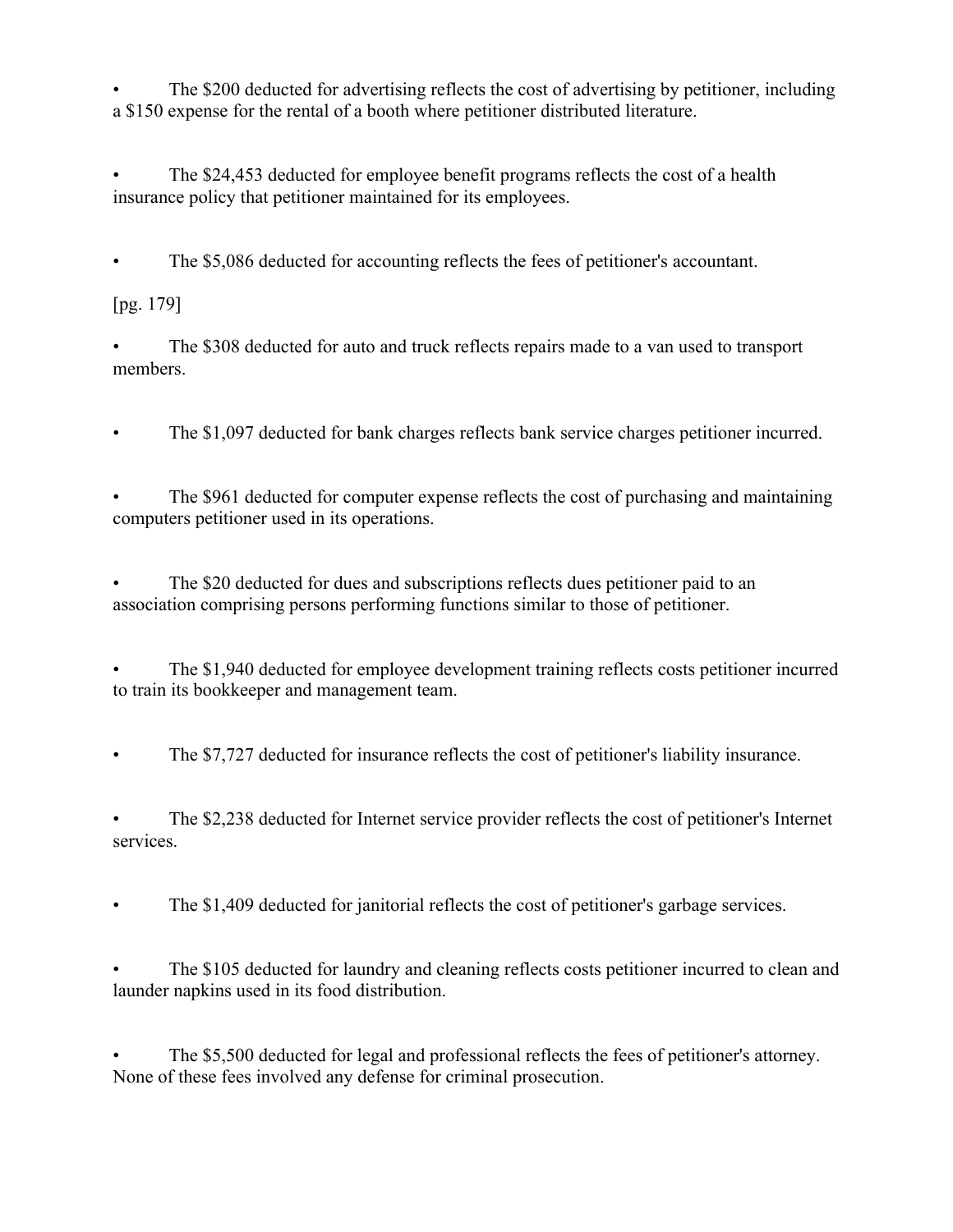• The \$402 deducted for meals and entertainment reflects costs that petitioner incurred for meals furnished to its employees who worked late or long hours.

• The \$269 deducted for miscellaneous reflects miscellaneous expenses petitioner incurred.

• The \$4,533 deducted for office expenses reflects costs petitioner incurred for office supplies such as paper and printer toner.

• The \$4,421 deducted for outside services reflects the cost of petitioner's payroll service company.

• The \$120 deducted for parking and toll reflects petitioner's reimbursement to its employees who paid parking fees and tolls on behalf of petitioner.

• The \$2,185 deducted for security reflects the cost of security at the main facility, including the costs of an alarm company and medical service.

## [pg. 180]

The \$660 deducted for supplies reflects the costs petitioner incurred to buy various supplies.

The \$7,870 deducted for telephone reflects the cost petitioner incurred for its telephone service.

The \$18,514 deducted for utilities reflects the cost of the gas and electricity petitioner used at its main facility.

## OPINION

The parties agree that during the subject year petitioner had at least one trade or business for purposes of section 280E. According to respondent, petitioner had a single trade or business of trafficking in medical marijuana. Petitioner argues that it engaged in two trades or businesses. Petitioner asserts that its primary trade or business was the provision of caregiving services. Petitioner asserts that its secondary trade or business was the supplying of medical marijuana to its members. As to its trades or businesses, petitioner argues, the deductions for those trades or businesses are not precluded by section 280E in that the trades or businesses did not involve "trafficking" in a controlled substance. Respondent argues that section 280E precludes petitioner from benefiting from any of its deductions.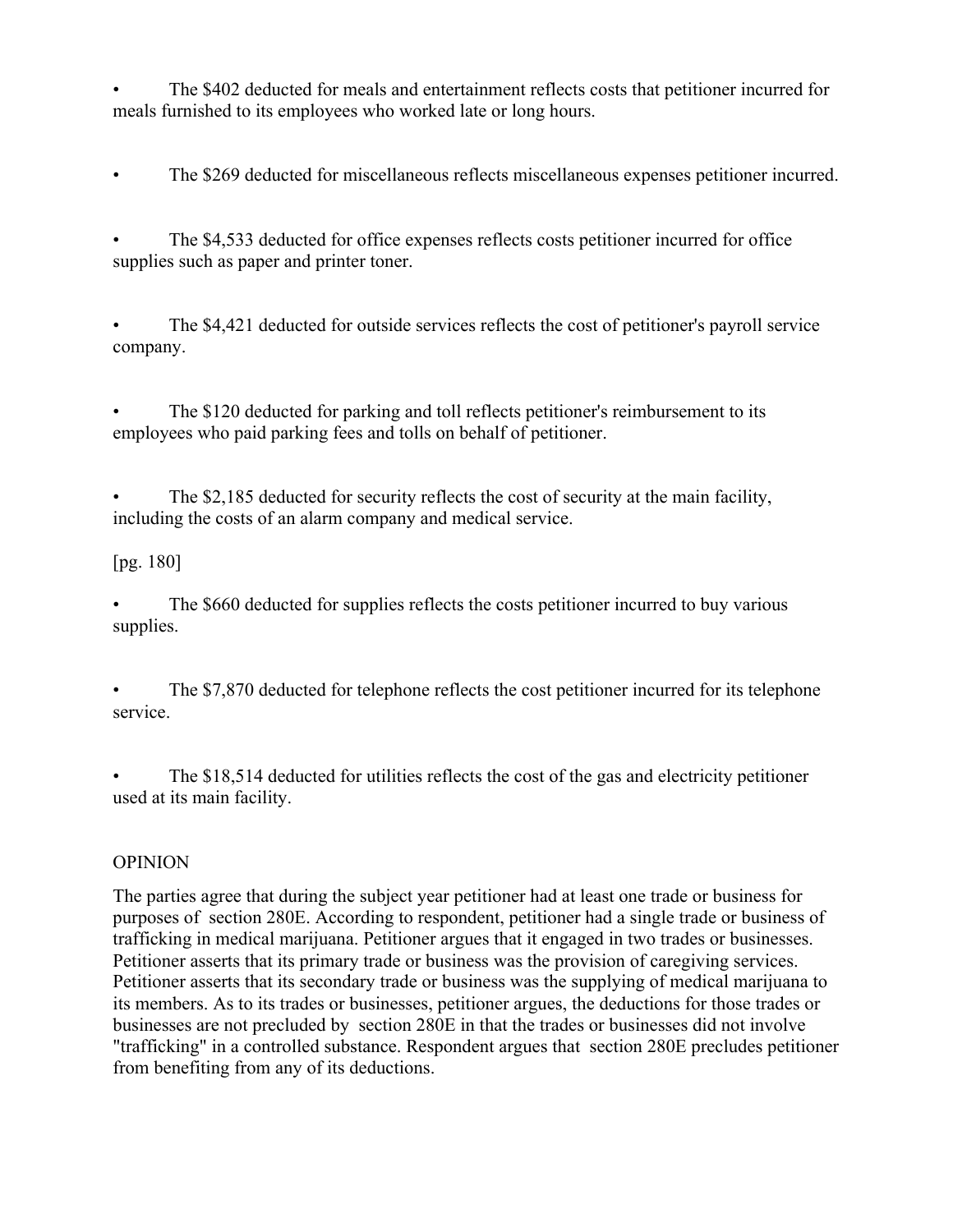Accrual method taxpayers such as petitioner may generally deduct the ordinary and necessary expenses incurred in carrying on a trade or business. See sec. 162(a). Items specified in section 162(a) are allowed as deductions, subject to exceptions listed in section 261. See sec. 161. Section 261 provides that "no deduction shall in any case be allowed in respect of the items specified in this part." The phrase "this part" refers to part IX of subchapter B of chapter 1, entitled "Items Not Deductible". "Expenditures in Connection With the Illegal Sale of Drugs" is an item specified in part IX. Section 280E provides:

No deduction or credit shall be allowed for any amount paid or incurred during the taxable year in carrying on any trade or business if such trade or business (or the activities which comprise such trade or business) consists of trafficking in controlled substances (within the meaning of schedule I and II of the Controlled Substances Act) which is prohibited by Federal law or the law of any State in which such trade or business is conducted.

#### [pg. 181]

In the context of section 280E, marijuana is a schedule I controlled substance. See, e.g., Sundel v. Commissioner, T.C. Memo. 1998-78 [1998 RIA TC Memo ¶98,078], affd. without published opinion 201 F.3d 428 [84 AFTR 2d 99-5118] (1st Cir. 1999). Such is so even when the marijuana is medical marijuana recommended by a physician as appropriate to benefit the health of the user. See United States v. Oakland Cannabis Buyers' Coop., 532 U.S. 483 (2001).

Respondent argues that petitioner, because it trafficked in a controlled substance, is not permitted by section 280E to deduct any of its expenses. We disagree. Our analysis begins with the text of the statute, which we must apply in accordance with its ordinary, everyday usage. See Conn. Natl. Bank v. Germain, 503 U.S. 249, 253-254 (1992). We interpret that text with reference to its legislative history primarily to learn the purpose of the statute. See Commissioner v. Soliman, 506 U.S. 168, 174 [71 AFTR 2d 93-463] (1993); United States v. Am. Trucking Associations, Inc., 310 U.S. 534, 543-544 (1940); Venture Funding, Ltd. v. Commissioner, 110 T.C. 236, 241- 242 (1998), affd. without published opinion 198 F.3d 248 [84 AFTR 2d 99-6929] (6th Cir. 1999); Trans City Life Ins. Co. v. Commissioner, 106 T.C. 274, 299 (1996).

Congress enacted section 280E as a direct reaction to the outcome of a case in which this Court allowed a taxpayer to deduct expenses incurred in an illegal drug trade. See S. Rept. 97-494 (Vol. 1), at 309 (1982). In that case, Edmondson v. Commissioner, T.C. Memo. 1981-623 [¶81,623 PH Memo TC], the Court found that the taxpayer was self-employed in a trade or business of selling amphetamines, cocaine, and marijuana. The Court allowed the taxpayer to deduct his business expenses because they "were made in connection with

\*\*\* [the taxpayer's] trade or business and were both ordinary and necessary." Id. In discussing the case in the context of the then-current law, the Senate Finance Committee stated in its report:

Ordinary and necessary trade or business expenses are generally deductible in computing taxable income. A recent U.S. Tax Court case allowed deductions for telephone, auto, and rental expense incurred in the illegal drug trade. In that case, the Internal Revenue Service challenged the amount of the taxpayer's deduction for cost of goods (illegal drugs) sold, but did not challenge the principle that such amounts were deductible.

On public policy grounds, the Code makes certain otherwise ordinary and necessary expenses incurred in a trade or business nondeductible in [pg. 182] computing taxable income. These nondeductible expenses include fines, illegal bribes and kickbacks, and certain other illegal payments. [S. Rept. 97-494 (Vol. 1), supra at 309.]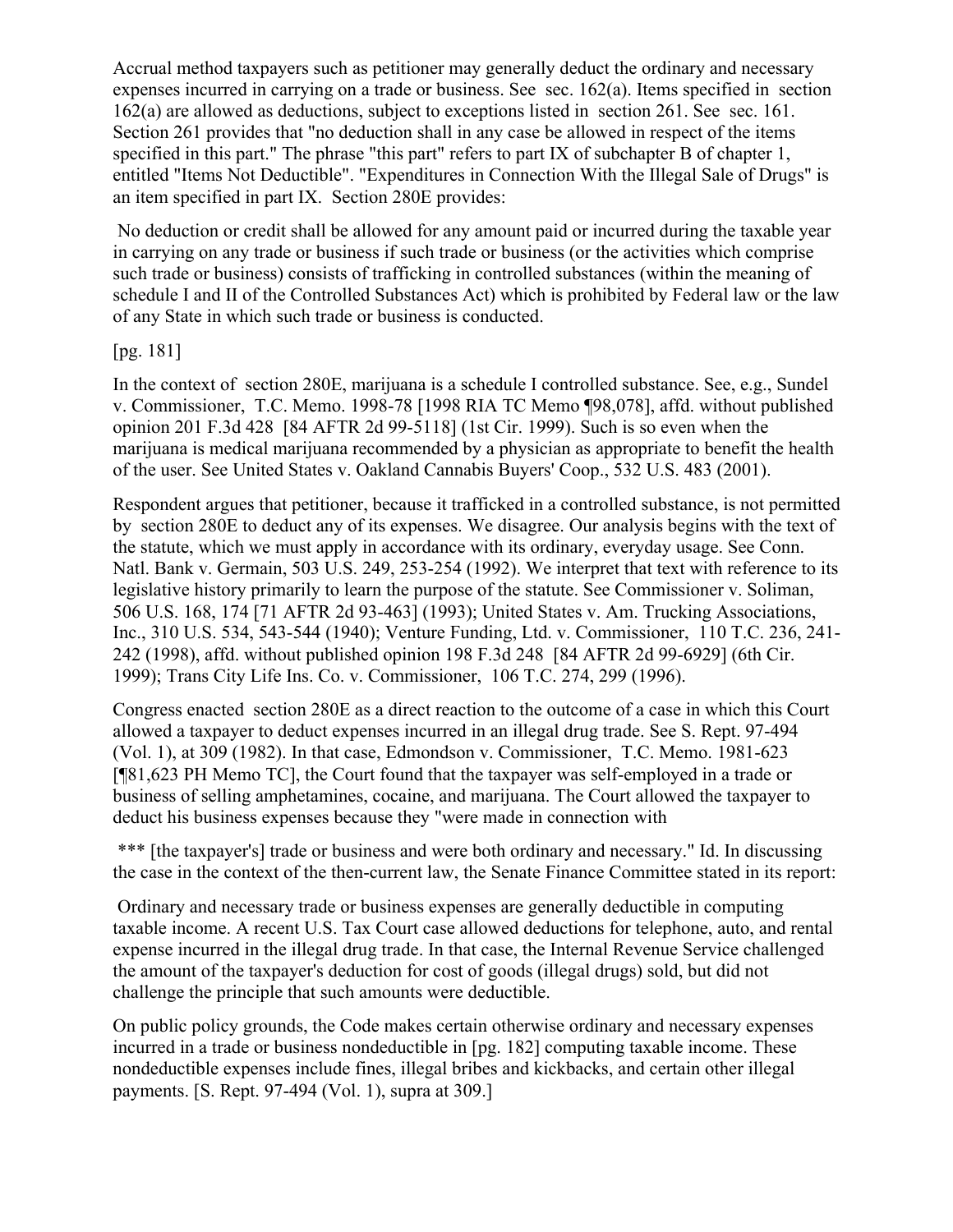The report then expressed the following reasons the committee intended to change the law:

There is a sharply defined public policy against drug dealing. To allow drug dealers the benefit of business expense deductions at the same time that the U.S. and its citizens are losing billions of dollars per year to such persons is not compelled by the fact that such deductions are allowed to other, legal, enterprises. Such deductions must be disallowed on public policy grounds. [Id.]

The report explained that the enactment of section 280E has the following effect:

All deductions and credits for amounts paid or incurred in the illegal trafficking in drugs listed in the Controlled Substances Act are disallowed. To preclude possible challenges on constitutional grounds, the adjustment to gross receipts with respect to effective costs of goods sold is not affected by this provision of the bill. [Id.]

Section 280E and its legislative history express a congressional intent to disallow deductions attributable to a trade or business of trafficking in controlled substances. They do not express an intent to deny the deduction of all of a taxpayer's business expenses simply because the taxpayer was involved in trafficking in a controlled substance. We hold that section 280E does not preclude petitioner from deducting expenses attributable to a trade or business other than that of illegal trafficking in controlled substances simply because petitioner also is involved in the trafficking in a controlled substance.

Petitioner argues that its supplying of medical marijuana to its members was not "trafficking" within the meaning of section 280E. We disagree. We define and apply the gerund "trafficking" by reference to the verb "traffic", which as relevant herein denotes "to engage in commercial activity: buy and sell regularly". Webster's Third New International Dictionary 2423 (2002). Petitioner's supplying of medical marijuana to its members is within that definition in that petitioner regularly bought and sold the marijuana, such sales occurring when petitioner distributed the medical marijuana to its members in exchange for part of their member-[pg. 183]ship fees. 5 Accord United States v. Oakland Cannabis Buyers' Coop., supra at 489.

We now turn to analyze whether petitioner's furnishing of its caregiving services is a trade or business that is separate from its trade or business of providing [pg. 184] medical marijuana. Taxpayers may be involved in more than one trade or business, see, e.g., Hoye v. Commissioner, T.C. Memo. 1990-57 [¶90,057 PH Memo TC], and whether an activity is a trade or business separate from another trade or business is a question of fact that depends on (among other things) the degree of economic interrelationship between the two undertakings, see Collins v. Commissioner, 34 T.C. 592 (1960); sec. 1.183-1(d)(1), Income Tax Regs. The Commissioner generally accepts a taxpayer's characterization of two or more undertakings as separate activities unless the characterization is artificial or unreasonable. See sec.  $1.183-1(d)(1)$ , Income Tax Regs.

We do not believe it to have been artificial or unreasonable for petitioner to have characterized as separate activities its provision of caregiving services and its provision of medical marijuana. Petitioner was regularly and extensively involved in the provision of caregiving services, and those services are substantially different from petitioner's provision of medical marijuana. By conducting its recurring discussion groups, regularly distributing food and hygiene supplies,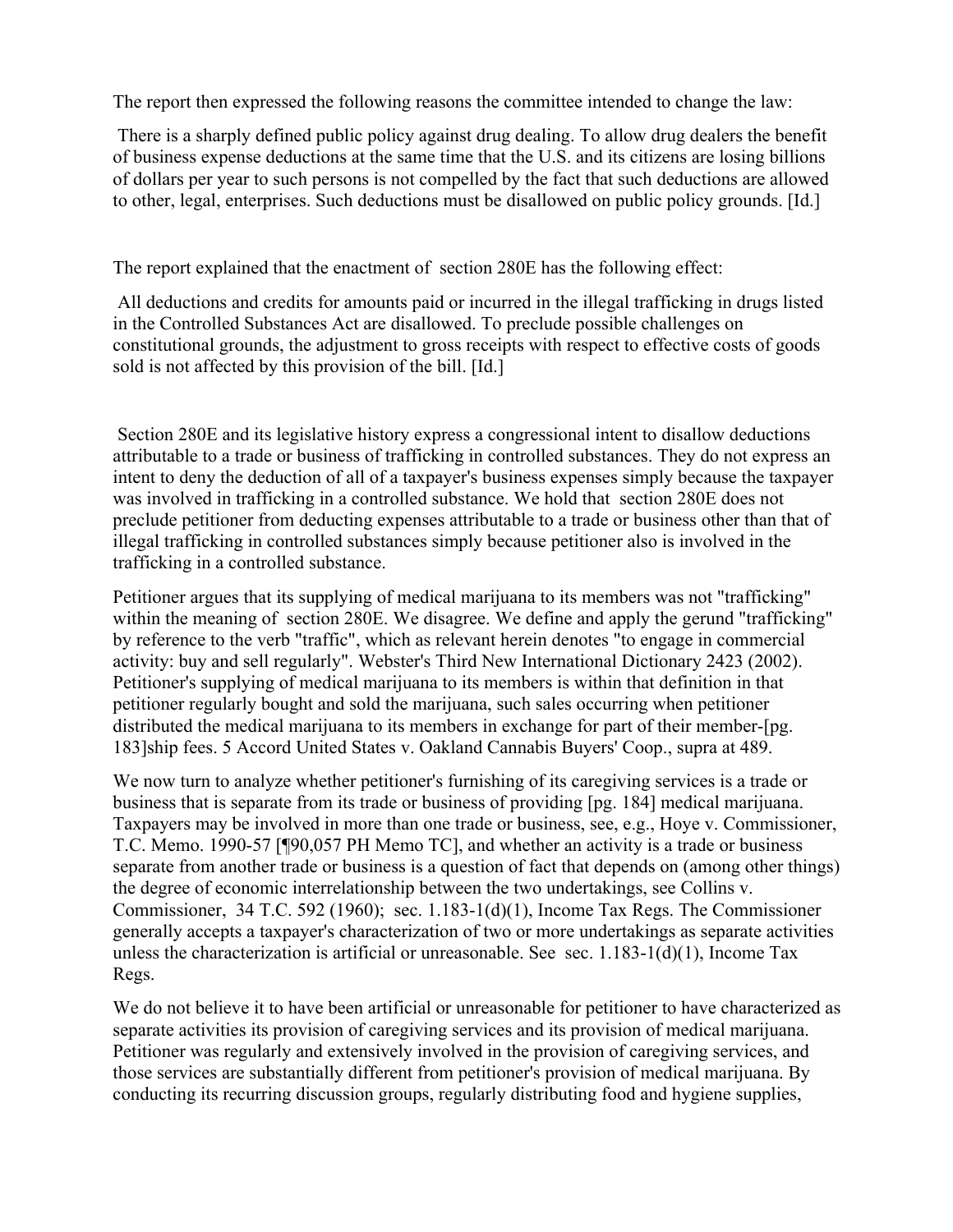advertising and making available the services of personal counselors, coordinating social events and field trips, hosting educational classes, and providing other social services, petitioner's caregiving business stood on its own, separate and apart from petitioner's provision of medical marijuana. On the basis of all of the facts and circumstances of this case, we hold that petitioner's provision of caregiving services was a trade or business separate and apart from its provision of medical marijuana.

Respondent argues that the "evidence indicates that petitioner's principal purpose was to provide access to marijuana, that petitioner's principal activity was providing access to marijuana, and that the principal service that petitioner provided was access to marijuana

\*\*\* and that all of petitioner's activities were merely incidental to petitioner's activity of trafficking in marijuana." We disagree. Petitioner's executive director testified credibly and without contradiction that petitioner's primary purpose was to provide caregiving services for terminally ill patients. He stated: "Right from the start we considered our primary function as being a community center for seriously ill patients in San Francisco. And only secondarily as a place where they could access their medicine." The evidence suggests that petitioner's operations were conducted with that primary function in mind, not with the principal purpose of providing marijuana to members.

As stated by the Board of Tax Appeals in Alverson v. Commissioner, 35 B.T.A. 482, 488 (1937): "The statute is not so restricted as to confine deductions to a single business or principal business of the taxpayer. A taxpayer may carry on more than one trade or business at the same time." Moreover, as the Supreme Court has observed in the context of illegal, nondeductible expenditures: "It has never been thought

\*\*\* that the mere fact that an expenditure bears a remote relation to an illegal act makes it nondeductible." Commissioner v. Heininger, 320 U.S. 467, 474 [31 AFTR 783] (1943).

Respondent relies heavily on his assertion that "Petitioner's only income was from marijuanarelated matters, except for a couple of small donations". The record does not support that assertion, and we decline to find it as a fact. Indeed, the record leads us to make the contrary finding that petitioner's caregiving services generated income attributable to those services. In making this finding, we rely on the testimony of petitioner's executive director, whom we had an opportunity to hear and view at trial. We found his testimony to be coherent and credible, as well as supported by the record. He testified that petitioner's members paid their membership fees as consideration for both caregiving services and medical marijuana, and respondent opted not to challenge the substance of that testimony. While a member may have acquired, in return for his or her payment of a membership fee, access to all of petitioner's goods and services without further charge and without explicit differentiation as to the portion of the fee that was paid for goods versus services, we do not believe that such a fact establishes that petitioner's [pg. 185] operations were simply one trade or business. As the record reveals, and as we find as a fact, petitioner's management set the total amount of the membership fees as the amount that management consciously and reasonably judged equaled petitioner's costs of the caregiving services and the costs of the medical marijuana.

Given petitioner's separate trades or businesses, we are required to apportion its overall expenses accordingly. Respondent argues that "petitioner failed to justify any particular allocation and failed to present evidence as to how

\*\*\* [petitioner's expenses] should be allocated between marijuana trafficking and other activities." We disagree. Respondent concedes that many of petitioner's activities are legal and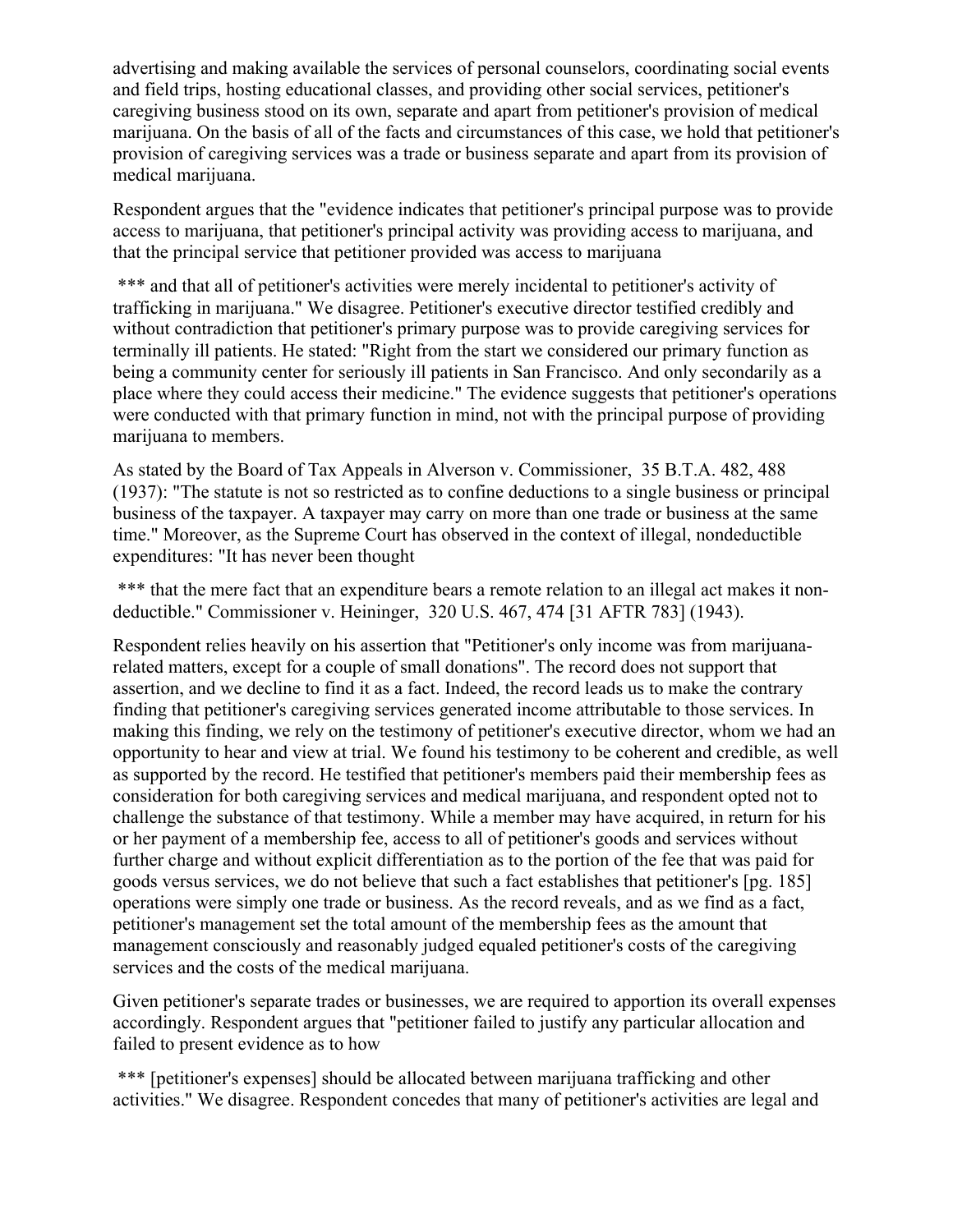unrelated to petitioner's provision of medical marijuana. The evidence at hand permits an allocation of expenses to those activities. Although the record may not lend itself to a perfect allocation with pinpoint accuracy, the record permits us with sufficient confidence to allocate petitioner's expenses between its two trades or businesses on the basis of the number of petitioner's employees and the portion of its facilities devoted to each business. Accordingly, in a manner that is most consistent with petitioner's breakdown of the disputed expenses, we allocate to petitioner's caregiving services 18/25 of the expenses for salaries, wages, payroll taxes, employee benefits, employee development training, meals and entertainment, and parking and tolls (18 of petitioner's 25 employees did not work directly in petitioner's provision of medical marijuana), all expenses incurred in renting facilities at the church (petitioner did not use the church to any extent to provide medical marijuana), all expenses incurred for "truck and auto" and "laundry and cleaning" (those expenses did not relate to any extent to petitioner's provision of medical marijuana), and 9/10 of the remaining expenses (90 percent of the square footage of petitioner's main facility was not used in petitioner's provision of medical marijuana). 6 We disagree with respondent that petitioner must further justify the allocation of its expenses, reluctant to substitute our judgment for the judg-[pg. 186] ment of petitioner's management as to its understanding of the expenses that petitioner incurred as to each of its trades or businesses. Cf. Boyd Gaming Corp. v. Commissioner, 177 F.3d 1096 [83 AFTR 2d 99-2354] (9th Cir. 1999), revg. T.C. Memo. 1997-445 [1997 RIA TC Memo ¶97,445].

All arguments by the parties have been considered. We have rejected those arguments not discussed herein as without merit. Accordingly,

Decision will be entered under Rule 155.

1 Unless otherwise indicated, section, subchapter, and chapter references are to the applicable versions of the Internal Revenue Code, and Rule references are to the Tax Court Rules of Practice and Procedure.

2 At a general election held on Nov. 5, 1996, the California electors approved an initiative statute designated on the ballot as Proposition 215 and entitled "Medical Use of Marijuana". See People v. Mower, 49 P.3d 1067, 1070 (Cal. 2002). The statute, the California Compassionate Use Act of 1996, codified at Cal. Health & Safety Code sec. 11362.5 (West Supp. 2007), was intended

To ensure that seriously ill Californians have the right to obtain and use marijuana for medical purposes where that medical use is deemed appropriate and has been recommended by a physician who has determined that the person's health would benefit from the use of marijuana in the treatment of \*\*\* any \*\*\* illness for which marijuana provides relief.

Id. sec. 11362.5(b)(1)(A); see also People v. Mower, supra at 1070. We use the term "medical marijuana" to refer to marijuana provided pursuant to the statute.

3 Under California law, public benefit corporations are organized for a public or charitable purpose; they are not operated for the mutual benefit of their members but for a broader good. See Knapp v. Palisades Charter High School, 53 Cal. Rptr. 3d 182, 186 n.5 (Ct. App. 2007).

4 In other words, respondent concedes that the disallowance of sec. 280E does not apply to costs of goods sold, a concession that is consistent with the caselaw on that subject and the legislative history underlying sec. 280E. See Peyton v. Commissioner, T.C. Memo. 2003-146 [TC Memo 2003-146]; Franklin v. Commissioner, T.C. Memo. 1993-184 [1993 RIA TC Memo ¶93,184]; Vasta v. Commissioner, T.C. Memo. 1989-531 [¶89,531 PH Memo TC]; see also S. Rept. 97-494 (Vol. 1), at 309 (1982).